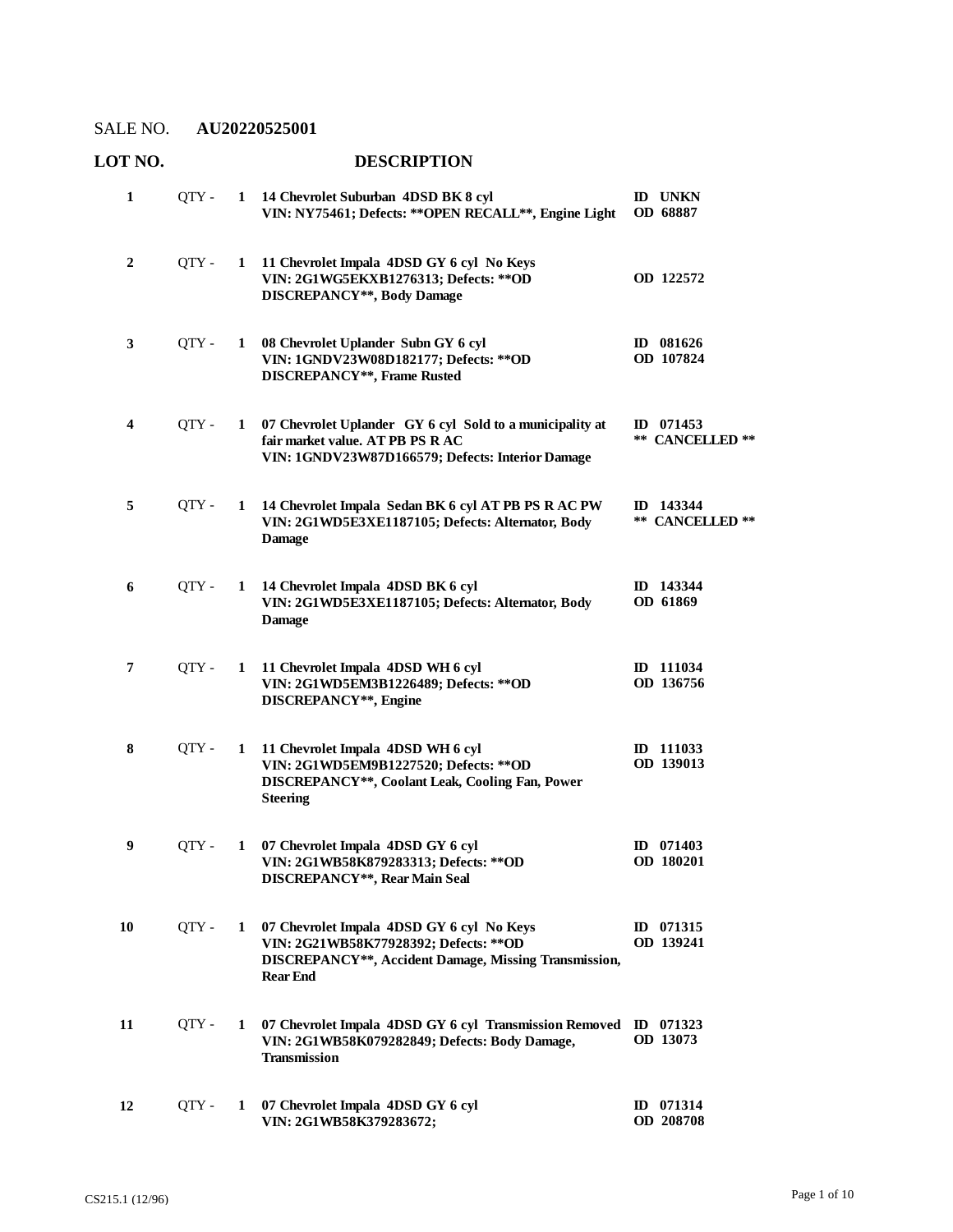**LOT NO. DESCRIPTION**

#### **06 Chevrolet Impala 4DSD GY 6 cyl**  QTY - **1 ID 061492 VIN: 2G1WB58K869350992; OD 97931 13 17 Ford Explorer Subn WH 6 cyl 4X4**  QTY - **1 ID 171779 VIN: 1FM5K8AR6HGC25596; Defects: \*\*OD DISCREPANCY\*\*, Accident Damage, Body Damage, Front End OD 26050 14 17 Ford Explorer Subn BK 6 cyl**  QTY - **1 ID UNKN VIN: NY75953; Defects: \*\*OPEN RECALL\*\*, Body Damage, Windshield OD 30225 15 03 Ford Excursion Subn GR 8 cyl**  QTY - **1 ID UNKN VIN: NY74707; Defects: \*\*OD DISCREPANCY\*\*, Body Damage, REBUILT SALVAGE TITLE OD 109233 16 00 Ford Contour 4DSD RD 4 cyl**  QTY - **1 ID 002126 VIN: 3FAFP66Z6YM112234; Defects: Body Damage OD 69015 17 00 Ford Contour 4DSD RD 4 cyl**  QTY - **1 ID 002127 VIN: 3FAFP66Z9YM112230; Defects: Body Damage, Rear End, Water Damage OD 57790 18 20 Honda CRV Subn WH 4 cyl**  QTY - **1 ID UNKN VIN: NY76072; Defects: Body Damage, REBUILT SALVAGE TITLE OD 4708 19 20 Honda CRV Subn GY 4 cyl**  QTY - **1 ID UNKN VIN: NY76068; Defects: Body Damage, REBUILT SALVAGE TITLE, Windshield OD 134409 20 19 Honda Pilot Subn BK 6 cyl**  QTY - **1 ID UNKN VIN: NY76070; Defects: Body Damage, REBUILT SALVAGE TITLE, Windshield OD 7345 21 18 Honda Pilot Subn BL 6 cyl**  QTY - **1 ID UNKN VIN: NY76071; Defects: Body Damage, REBUILT SALVAGE TITLE, Windshield OD 14470 22 13 Honda CRV Subn BK 4 cyl**  QTY - **1 ID UNKN VIN: 2HKRM4H36DH620667; Defects: Body Damage, REBUILT SALVAGE TITLE OD 123826 23 05 Honda Civic 4DSD WH 4 cyl Hybrid**  QTY - **1 ID 051516 VIN: JHMES96675S006680; Defects: Battery, Engine Light, Front End OD 148062 24**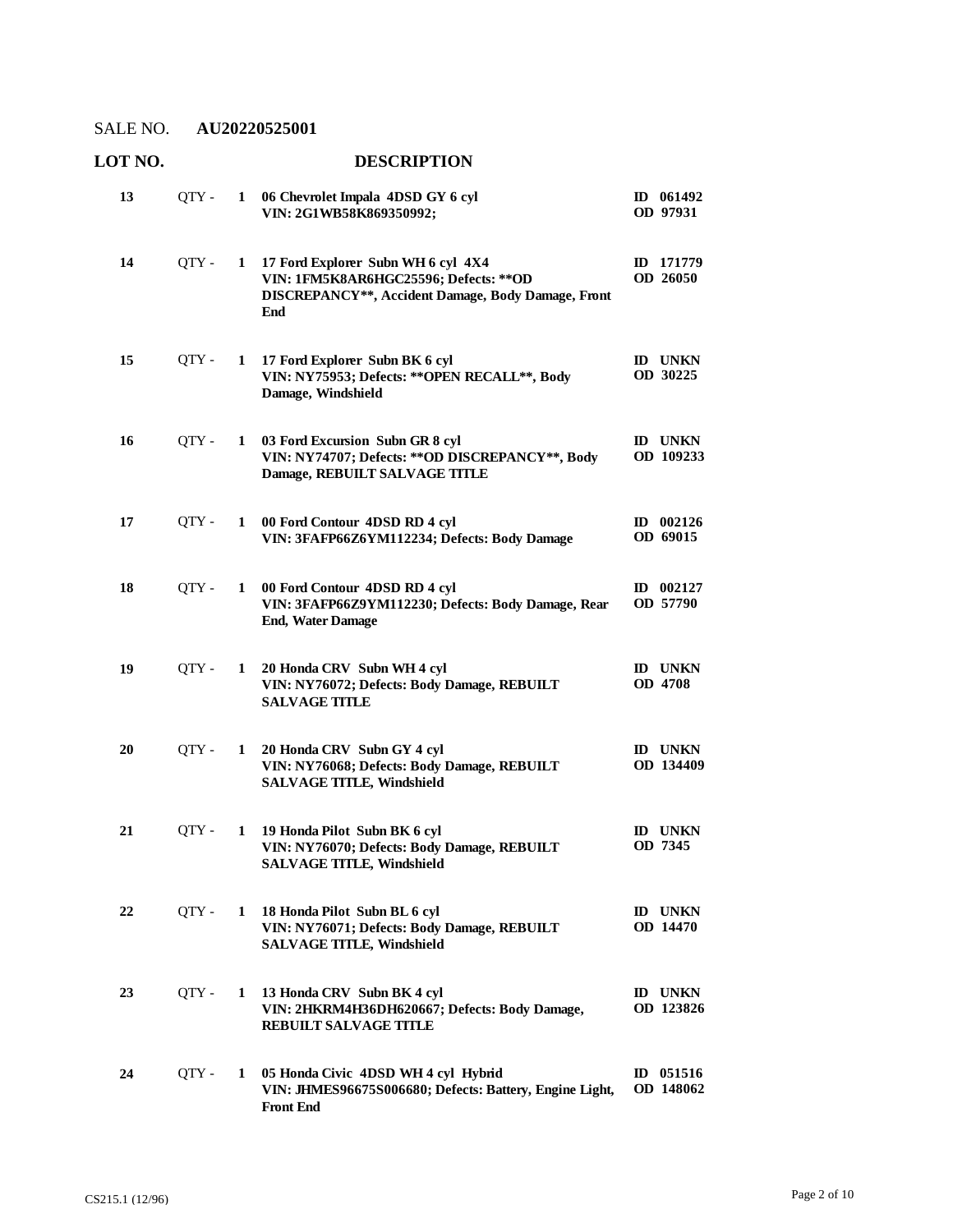**LOT NO. DESCRIPTION**

#### **93 Plymouth Voyager GR 6 cyl AT PB PS R AC**  QTY - **1 ID 931355 VIN: 2P4FH2535PR344825; Defects: Electrical, Interior Damage OD 93156 25 96 Dodge Ram 3500 Subn WH 8 cyl**  QTY - **1 ID 961722 VIN: 2B5WB35Y4TK168112; Defects: Body Damage, Interior Damage OD 127882 26 94 Dodge Ram 3500 Subn GY 6 cyl**  QTY - **1 ID 941793 VIN: 2B4HB15X3RK181581; Defects: Body Damage OD 112842 27 96 Dodge Ram GR 8 cyl**  QTY - **1 ID 961723 VIN: 2B5WB35Y9TK168106; Defects: \*\*OD DISCREPANCY\*\*, \*\*OPEN RECALL\*\*, Engine OD 126743 28 96 Dodge Ram GR 8 cyl**  QTY - **1 ID 961724 VIN: 2B5WB35Y8TK168100; Defects: \*\*OPEN RECALL\*\*, OD 121410 Body Damage 29 94 Dodge Ram BL 8 cyl**  QTY - **1 ID 941820 VIN: 2B5WB35Y6RK182845; Defects: Body Damage, Missing Parts OD 103121 30 94 Dodge Ram BL 8 cyl**  QTY - **1 ID 941814 VIN: 2B5WB35Y1RK182882; Defects: Body Damage OD 131228 31 05 Dodge Caravan WH 6 cyl**  QTY - **1 ID 051632 VIN: 1D4GP25E45B377861; Defects: Body Damage, Interior Damage OD 207765 32 95 Nissan 240SX 4DSD WH 4 cyl**  QTY - **1 ID UNKN VIN: NY75002; Defects: \*\*OD DISCREPANCY\*\*, Body Damage, Missing Parts, REBUILT SALVAGE TITLE OD UNKN 33 11 Nissan Altima 4DSD BL 4 cyl VIN: 1N4AL2APXBN441052; Defects: Body Damage** QTY - **1 OD 49830 34 11 Toyota Camry 4DSD GY 4 cyl VIN: 4T1BF3EK8BU229813; Defects: Body Damage** QTY - **1 OD 154996 35 08 Jeep Grand Cherokee Subn BK 8 cyl AWD AC**  QTY - **1 ID 083909 VIN: 1J8HR48NX8C202038; Defects: Differential, Engine, Fuel Tank, Pinion Seal, Wheel Bearings OD 169060 36 08 Jeep Grand Cherokee Subn GY 8 cyl AWD**  QTY - **1 ID 083918 VIN: 1J8HR48N28C202048; Defects: Body Damage, Engine, OD 163773 Water Damage 37**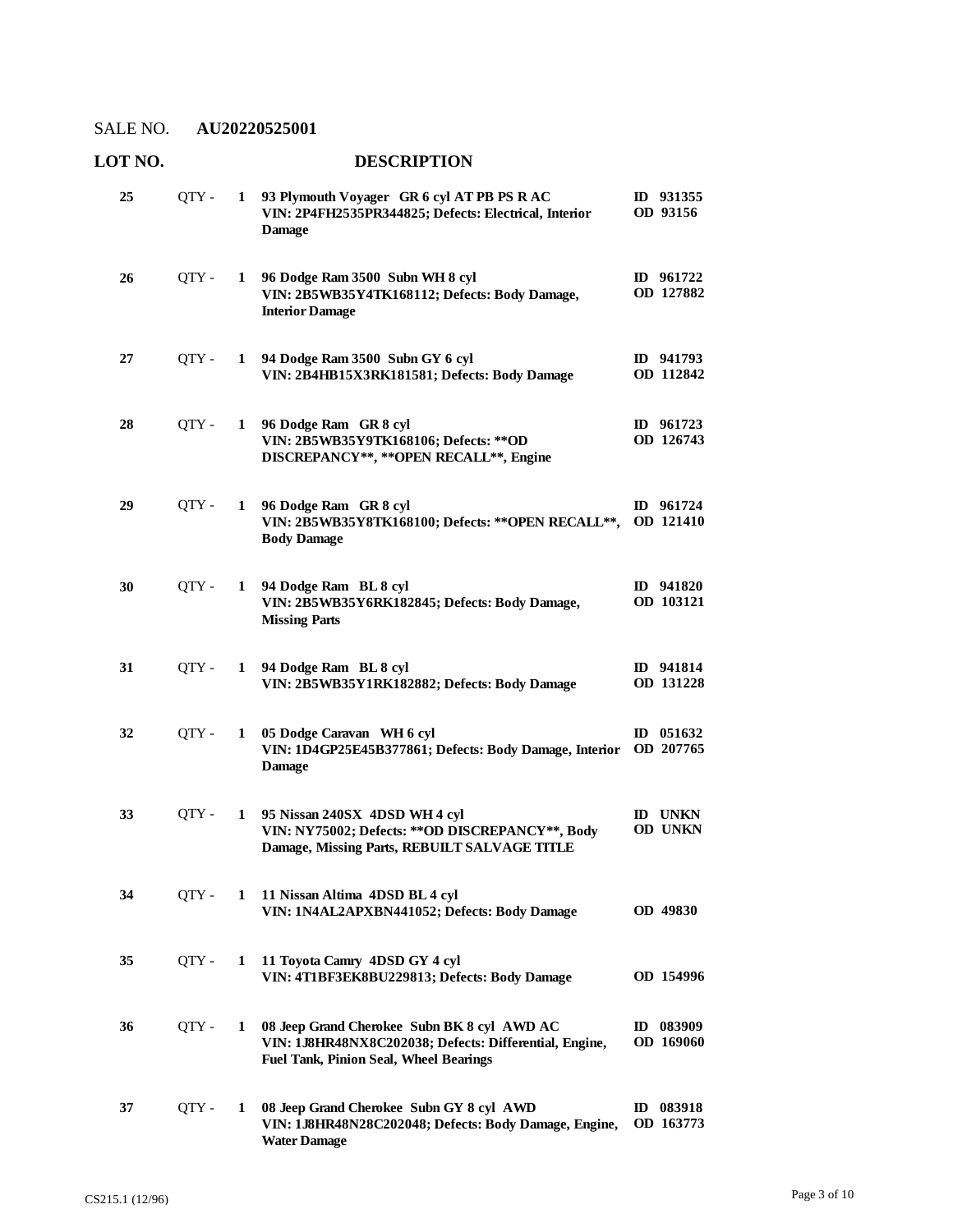| 38 | QTY -   | 1            | 07 Jeep Cherokee Subn BL 8 cyl 4x4<br>VIN: 1J8HR48N67C656155; Defects: Alternator, Body<br>Damage, Driveshaft, Fuel Tank, Rust                                       | ID 073947<br>OD 191979             |
|----|---------|--------------|----------------------------------------------------------------------------------------------------------------------------------------------------------------------|------------------------------------|
| 39 | QTY -   | 1            | 05 Jeep Grand Cherokee Subn GR 8 cyl AWD<br>VIN: 1J8HR48N25C687612; Defects: Engine                                                                                  | $ID$ 053940<br>OD 149217           |
| 40 | QTY -   | 1            | 05 Jeep Grand Cherokee Subn GR 8 cyl<br>VIN: 1J8HR48N55C687622; Defects: Battery, Body Damage,<br>Engine, Oil Leak                                                   | ID $053916$<br>OD 146812           |
| 41 | QTY -   | 1            | 16 Cadillac Escalade Subn WH 8 cyl<br>VIN: 1GYS4DKJ7GR216843; Defects: ** OPEN RECALL**, OD 58580<br><b>Tires/Wheels</b>                                             |                                    |
| 42 | OTY -   | 1            | 06 Saturn Vue Subn BL 6 cyl<br>VIN: 5GZCZ63426S847893; Defects: Body Damage,<br><b>Odometer</b>                                                                      | <b>ID UNKN</b><br>OD 163824        |
| 43 | $QTY$ - | $\mathbf{1}$ | 15 Acura TXT 4DSD GY 4 cyl<br>VIN: 19UUB1F58FA001521; Defects: Body Damage                                                                                           | <b>OD 40010</b>                    |
| 44 | QTY -   | 1            | 19 Lexus RX350 Subn BK 6 cyl<br>VIN: NY76074; Defects: Body Damage, REBUILT<br><b>SALVAGE TITLE</b>                                                                  | <b>ID UNKN</b><br>OD 11879         |
| 45 | QTY -   | 1            | 08 GEM LSV Lsv GR<br>VIN: 5ASAG27488F045826; Defects: ** OD<br>DISCREPANCY**, ** OPEN RECALL**, Electric Motor                                                       | <b>ID</b> 10029LS<br><b>OD UNK</b> |
| 46 | QTY-    | 1            | 17 Yamaha Motorcycle BK 4 cyl<br>VIN: NY76075; Defects: Body Damage, REBUILT<br><b>SALVAGE TITLE</b>                                                                 | <b>ID UNKN</b><br>OD 2537          |
| 47 | QTY -   | 1            | 08 Kawasaki ZX600P Motorcycle YW 4 cyl Engine not<br>original<br>VIN: JKAZX4P138A042798;                                                                             | <b>ID UNKN</b><br>OD 8580          |
| 48 | QTY -   | 1            | 03 Big Bear Chopper Motorcycle BK 2 cyl<br>VIN: NY74998; Defects: ** OD DISCREPANCY**, Body<br><b>Damage</b>                                                         | <b>ID UNKN</b>                     |
| 49 | QTY -   | 1            | 07 Ford F650 Dump YW 6 cyl Diesel<br>VIN: 3FRXW65A17V488736; Defects: ** OD<br>DISCREPANCY <sup>**</sup> , Accident Damage, Hole Cut in Engine<br><b>Block, Rust</b> | ID $075262$<br>OD 123844           |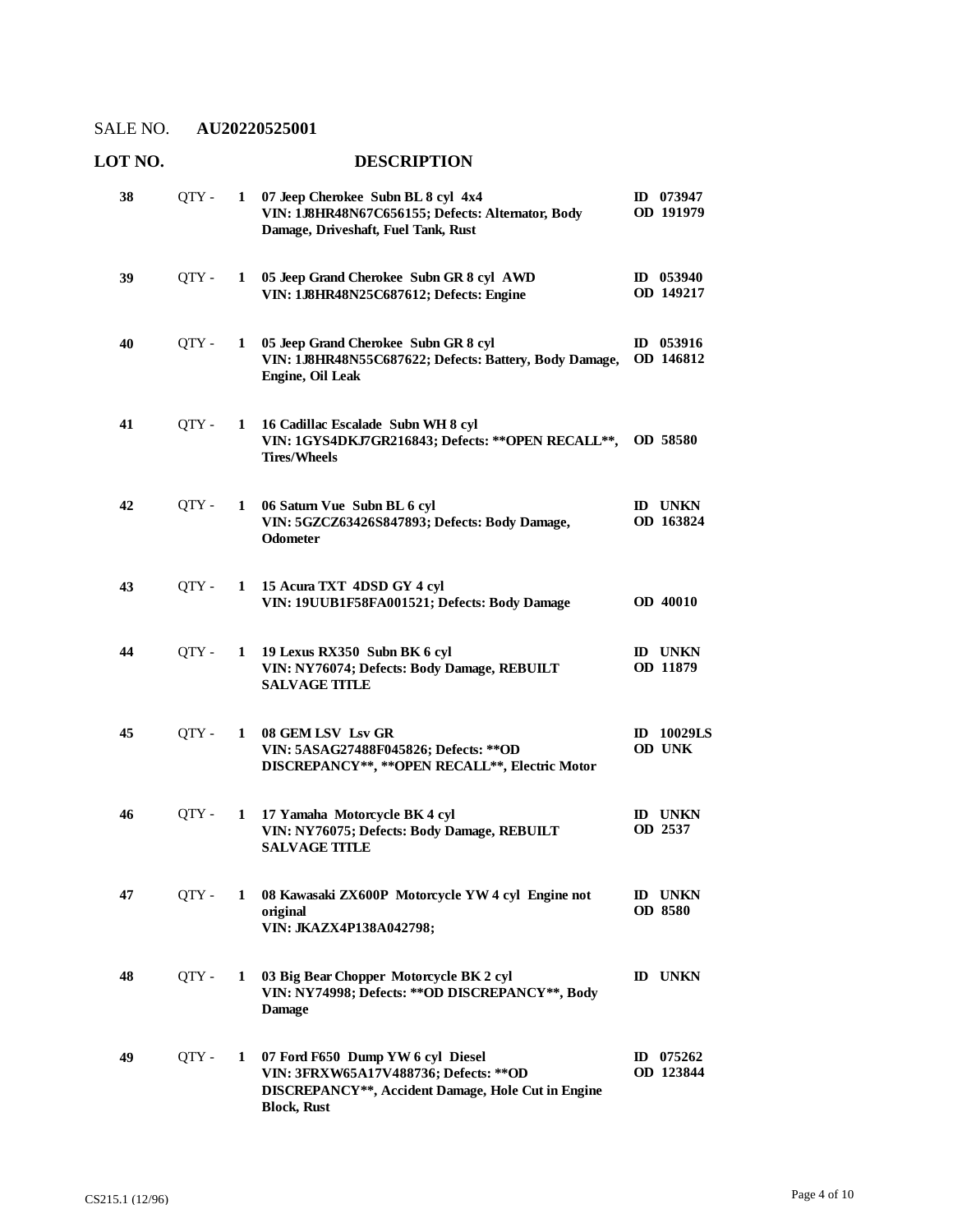#### **07 Ford F650 Dump YW 6 cyl Diesel 50** QTY - **1 ID 072263 VIN: 3FRXW65A87V488734; Defects: \*\*OD DISCREPANCY\*\*, Rust 04 International 4200 Dump YW 8 cyl Diesel**  QTY - **1 ID 045039 VIN: 1HTMPAFM54H664933; Defects: Accident Damage, FOR PARTS VALUE ONLY, Hole Cut in Engine Block, MV907A TO BE GIVEN, Rust OD 97852 51 04 International 4200 Dump YW 8 cyl Diesel**  QTY - **1 ID 045040 VIN: 1HTMPAFM74H664934; Defects: Accident Damage, Body Rust, FOR PARTS VALUE ONLY, Hole Cut in Engine Block, MV907A TO BE GIVEN, Rust OD 170407 52 02 International 470 Dump YW 8 cyl Diesel**  QTY - **1 ID 025644 VIN: 1HTSCABM12H557173; Defects: Accident Damage, FOR PARTS VALUE ONLY, Hole Cut in Engine Block, MV907A TO BE GIVEN, Rust, Transmission OD 185084 53 02 International 470 Dump YW 8 cyl Diesel**  QTY - **1 ID 025645 VIN: 1HTSCABM72H557176; Defects: Accident Damage, Brakes, Engine, FOR PARTS VALUE ONLY, Hole Cut in Engine Block, MV907A TO BE GIVEN, Rust OD 221604 54 99 Chevrolet C7500 Van BL 8 cyl Box Truck VIN: 1GBJ7H1D5XJ100510; Defects: Body Damage, Coolant Leak, Electrical, Engine, Exhaust, Heater Core, Transmission** QTY - **1 \*\* CANCELLED \*\* 55 06 Chevrolet K1500 Pickup BL 8 cyl 4X4**  QTY - **1 ID 061582 VIN: 3gcek14z06g210715; Defects: Body Damage OD 66716 56 12 Ford Escape Subn WH 6 cyl 4x4, No Keys**  QTY - **1 ID 123551 VIN: 1FMCU9DG3CKC70115; Defects: \*\*OD DISCREPANCY\*\*, Accident Damage OD UNKN 57 97 Dodge Ram 3500 Subn BL 8 cyl**  QTY - **1 ID 961715 VIN: 2BWB35Y5VK571955; Defects: Body Damage, Mold, Structural, Water Damage OD 100993 58 96 Dodge Ram 3500 Subn GR 8 cyl**  QTY - **1 ID 961717 VIN: 2B5WB35YXTK168096; OD 134827 59 96 Dodge Ram 3500 Subn GR 8 cyl**  QTY - **1 ID 961721 VIN: 2B5WB35Y0TK168110; Defects: \*\*OPEN RECALL\*\* OD 160479 60**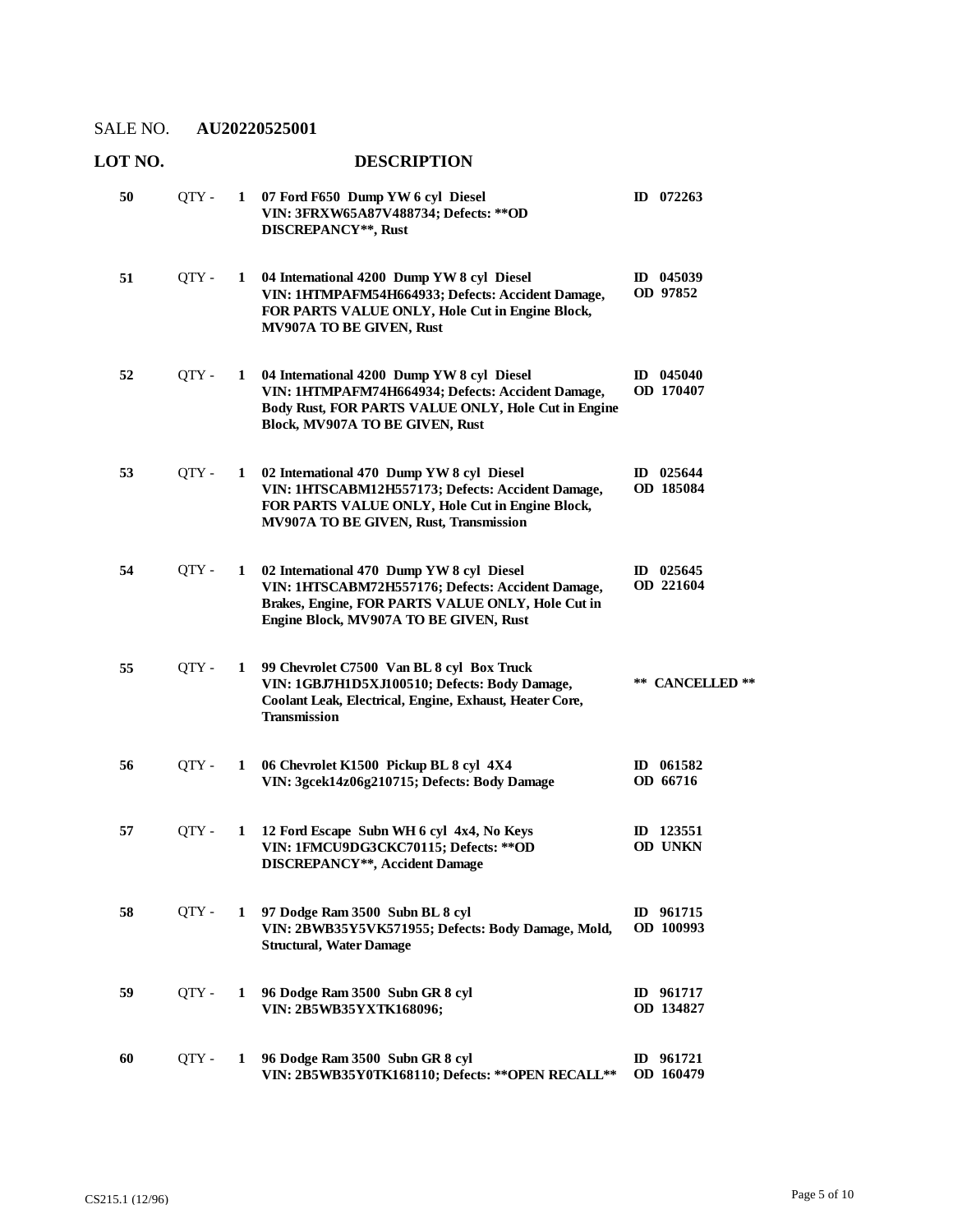| 61 | QTY - | 1            | 94 Dodge Ram Subn BL 8 cyl<br>VIN: 2B5WB35Y5RK182870; Defects: Body Damage,<br><b>Structural</b>                                                                           |    | ID 941815<br>OD 88811            |
|----|-------|--------------|----------------------------------------------------------------------------------------------------------------------------------------------------------------------------|----|----------------------------------|
| 62 | QTY - | 1            | 12 Dodge Ram 3500 Utility WH 6 cyl Diesel<br>VIN: 3C7WD9CL5CG295916; Defects: ** OD<br>DISCREPANCY**, Accident Damage, Mold                                                |    | ID 125519<br><b>OD UNKN</b>      |
| 63 | QTY - | 1            | 12 Dodge Ram 3500 Utility WH 6 cyl Diesel<br>VIN: 3C7WD9CL0CG295919; Defects: ** OD<br>DISCREPANCY**, Accident Damage, Mold                                                |    | ID 125524<br><b>OD UNKN</b>      |
| 64 | QTY - | 1            | 12 Dodge Ram 3500 Utility WH 6 cyl Diesel<br>VIN: 3C7WD9CL0CG295922; Defects: ** OD<br>DISCREPANCY**, Accident Damage, Mold                                                |    | ID 125527<br><b>OD UNKN</b>      |
| 65 | QTY - | 1            | 99 International 470 Van WH 8 cyl (Diesel)<br>VIN: 1HTSCABL5XH647313; Defects: FOR PARTS<br>VALUE ONLY, Hole Cut in Engine Block, MV907A TO BE<br><b>GIVEN</b>             |    | ID 995007<br>OD 79307            |
| 66 | QTY - | $\mathbf 1$  | 92 Freightliner FLD120 5th Wheel BL 6 cyl Diesel<br>VIN: 1FUYFSEB9NH521727; Defects: Accident Damage,<br>FOR PARTS VALUE ONLY, NO REG. DOCUMENTS, NO<br><b>TITLE, Rust</b> |    | <b>ID UNKN</b><br><b>OD UNKN</b> |
| 67 | QTY - | 1            | Large Metal Storage Container, Approximately 8""x10""                                                                                                                      |    |                                  |
| 68 | OTY - | 1            | Lot of (3) Crates of Miscellaneous Shop and Parts Manuals                                                                                                                  |    |                                  |
| 69 | OTY - | 1            | Mercury 300CXXL Verado S/N 1B792939                                                                                                                                        | ID | 10E012                           |
| 70 | OTY - |              | 1 Mercury 300CXXL Verado S/N 1B792889                                                                                                                                      |    | <b>ID</b> 10E011                 |
| 71 | OTY - | $\mathbf{1}$ | Mercury 300CXXL Verado S/N 1B792896                                                                                                                                        |    | <b>ID</b> 10E009                 |
| 72 | OTY - | 1            | Mercury 300CXXL Verado S/N 1B792961                                                                                                                                        |    | <b>ID</b> 10E008                 |
| 73 | OTY - | 1            | Mercury 300CXXL Verado S/N 1B792895                                                                                                                                        |    | <b>ID</b> 10E007                 |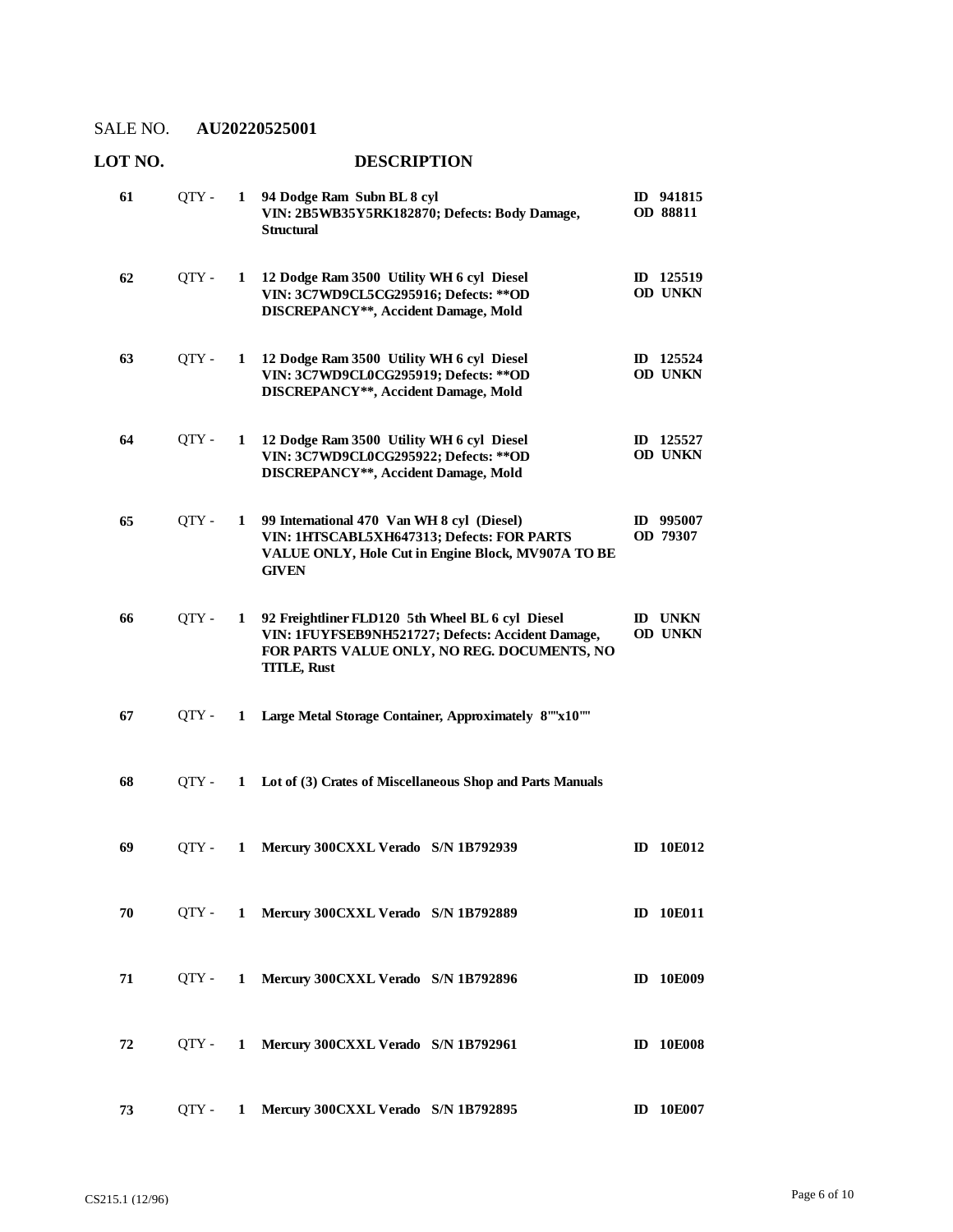| LOT NO. |       |              | <b>DESCRIPTION</b>                                                                                                       |                  |
|---------|-------|--------------|--------------------------------------------------------------------------------------------------------------------------|------------------|
| 74      | QTY - | $\mathbf{1}$ | Johnson Outboard Motor, Model J155WTXES SOLD WITH<br>LOTS 111 AND 114 S/N RO8587630                                      | <b>ID</b> 90E007 |
| 75      | QTY - | $\mathbf{1}$ | 2002 Kawasaki ATV, Model KEF300, BL, 1 cyl<br><b>S/N NY75000</b>                                                         |                  |
| 76      | QTY - | $\mathbf{1}$ | (1) Lot of Battery Chargers                                                                                              |                  |
| 77      | OTY - | 1            | Lot of (5) Skids of Miscellanous Ford and Navistar Parts<br>$<$ 4/21/22;4/22/22>                                         |                  |
| 78      | QTY - | 1            | 2015 Scorpion Attenuator, Model 10006TL3 YW No Title No ID 159024<br>Reg. Defects: Accident Damage S/N 1E9TF160DVC521586 |                  |
| 79      | QTY - | 1            | 2017 Scorpion Attenuator, Model 10006TL3 YW No Title No ID 178595<br><b>Reg. Defects: Accident Damage</b>                |                  |
| 80      | QTY - | 1            | Ford 7700 Tractor (5175 Hours) No Title No Reg. S/N<br>C655611                                                           |                  |
| 81      | QTY - | 1            | Case MW20BFL Forklift (3866 Hours) No Title No Reg.<br>S/N 9143514                                                       |                  |
| 82      | OTY - | 1            | Stow CM9 Cement Mixer No Title No Reg. S/N 848655                                                                        |                  |
| 83      | QTY - | 1            | Massey Ferguson 383 Tractor (657 Hours) No Title No Reg.<br><b>S/N S15116</b>                                            |                  |
| 84      | QTY - | 1            | Batts PRO de-icer Sprayer No Title No Reg. S/N 97270                                                                     |                  |
| 85      | QTY - | 1            | Magnum MLT3060 Light Tower (2642 Hours) No Title No<br>Reg. S/N 46158                                                    |                  |
| 86      | QTY - | 1            | Magnum MLT3060 Light Tower (2981 Hours) No Title No<br>Reg S/N 46439                                                     |                  |
| 87      | QTY-  | 1            | Magnum MLT3060 Light Tower (2673 Hours) No Title No<br>Reg. S/N 55409                                                    |                  |
| 88      | QTY - | 1            | Sweepster 21321MH2-0935 No Title No Reg. S/N 1242012                                                                     |                  |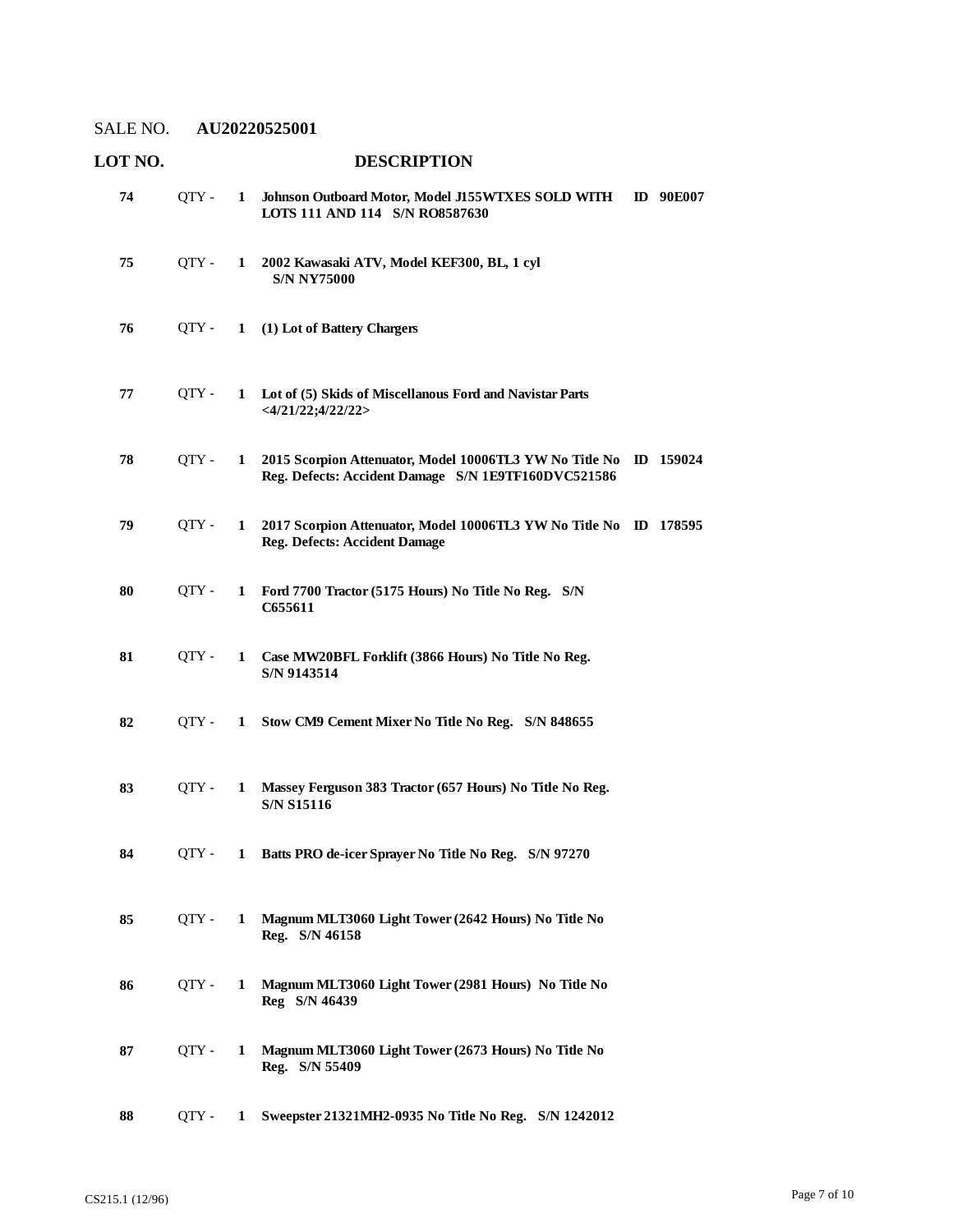| LOT NO. |       |              | <b>DESCRIPTION</b>                                                                                                                  |                 |
|---------|-------|--------------|-------------------------------------------------------------------------------------------------------------------------------------|-----------------|
| 89      | OTY - |              | 1 Sweepster 21321MH2-0935 No Title No Reg. S/N 1243013                                                                              |                 |
| 90      | QTY - |              | 1 2011 Traffix Devices, Inc., Attenuator Towed, YW Model<br>10002TL312TA Defects: Accident Damage < S/N<br>1E9TF160DVC520649        | ID 119009       |
| 91      | QTY - | $\mathbf{1}$ | 2019 Traffix Devices, Inc., Attenuator Towed, YW Model<br>100BE0A1A1CA111, Defects: Accident Damage                                 | ** CANCELLED ** |
| 92      | QTY - | $\mathbf{1}$ | 2017 Traffix Devices, Inc., Attenuator Towed, YW Model<br>10006TL3131117, Defects: Accident Damage S/N<br>1E9TF160DVC522160         | ID 178525       |
| 93      | OTY - | 1            | 2015 Traffix Devices, Inc., Attenuator Towed, YW Model<br>10006TL3131117, No Reg. Defects: Accident Damage S/N<br>1E9TF160DVC521779 | ID 159122       |
| 94      | QTY - | $\mathbf{1}$ | 2011 Traffix Devices, Inc., Attenuator Towed, YW Model<br>10002TL312TA, Defects: Accident Damage S/N<br>1E9TF160DVC520915           | ID 119145       |
| 95      | OTY - | $\mathbf{1}$ | 2019 Scorpion Attenuator, Model 10006TL3, YW No Title<br>No Reg. Defects: Accident Damage S/N 1E9TF160DVC522                        | ID 198571       |
| 96      | OTY - | 1            | 2019 Scorpion Attenuator, Model 10006TL3 YW, No Title,<br>No Reg. Defects: Accident Damage S/N<br>1E9TF160DVC522992                 | ID 198575       |
| 97      | QTY - | 1            | 2019 Scorpion Attenuator, Model 10006TL3 YW, No Title,<br>No Reg. Defects: Accident Damage S/N<br>1E9TF160DVC522980                 | ID 198696       |
| 98      | OTY - | 1            | 2020 Gregory Attenuator, Model TTMA200, No Reg.<br>Defects: Accident Damage S/N 4S93A2415LH089438                                   | ID 208681       |
| 99      | QTY - | 1            | 2020 Gregory Attenuator, Model TTMA200, No Reg.<br>Defects: Accident Damage S/N 4S93A2411LH089551                                   | ID 208703       |
| 100     | OTY - | 1            | 2017 American Signal Solar Message Board, Model<br>CMS465T, Or, No Reg. Defects: Accident Damage S/N<br>1A9AS4652H2228532           | ID 178628       |
| 101     | QTY - | 1            | 2017 Vermac Solar Message Board, Model PCMS1500, Or,<br>No Reg. Defects: Accident Damage S/N<br>2S9US4123HS132156                   | ID 178723       |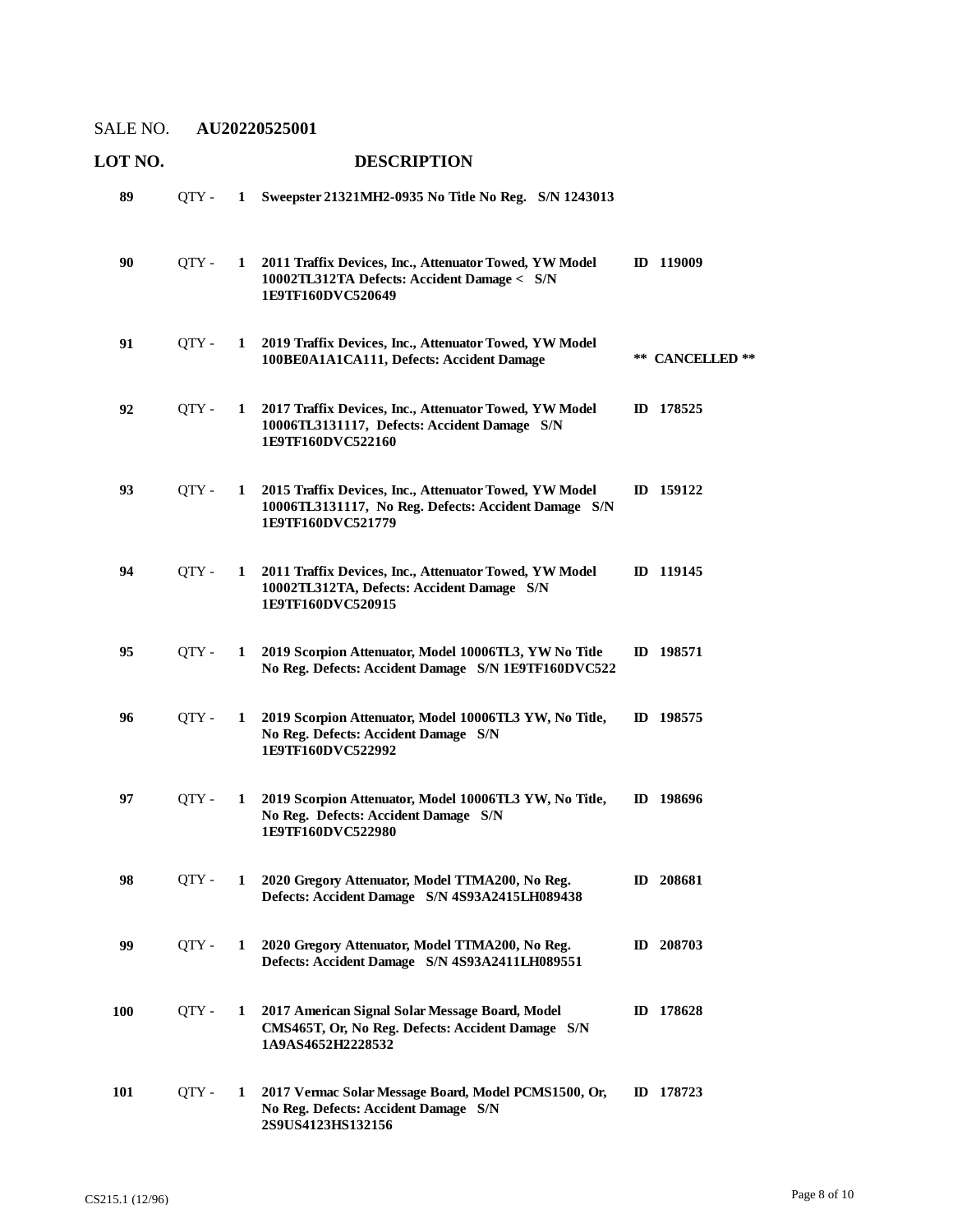| 102 | QTY - |              | 1 2006 Kaufman SSW Trailer YW Defects: Major Rust<br>Damage, Tires, Brakes S/N 15XFS18256L002763                                                                                        | ID 068065              |
|-----|-------|--------------|-----------------------------------------------------------------------------------------------------------------------------------------------------------------------------------------|------------------------|
| 103 | OTY - |              | 1 05 Starr 5R500023TB1 Trailer GY S/N<br>5A4XR3U2652000634                                                                                                                              | ID 058906              |
| 104 | OTY - |              | 1 Sealion Roller Trailer, No Title, No Reg. S/N<br>45LBS217742073746                                                                                                                    | ID 048931              |
| 105 | OTY - |              | 1 2013 Load Rite Elite Trailer S/N 5A4DD4V2XD2052255                                                                                                                                    | ID 138936              |
| 106 | OTY - |              | 1 2004 EZ Loader Boat Trailer GY, Defects: Dents, Scratches<br>and Rust S/N NY74999                                                                                                     | <b>ID UNKN</b>         |
| 107 | OTY - | $\mathbf{1}$ | Mercury 1200D83YD Outboard Motor S/N OT323683MTR                                                                                                                                        | <b>ID</b> 00E117       |
| 108 | OTY - |              | 1 2011 Loadrite 24T5400TGI Trailer, GY S/N<br>5A4DD4V2XB2051989                                                                                                                         | ID 118924              |
| 109 | OTY - |              | 1 Loadrite 14701MW Boat Trailer S/N 4L2FPRJ10W2059524 ID 988913                                                                                                                         |                        |
| 110 | OTY - |              | 1 2005 Sealion SE22T Boat Trailer, GY S/N<br>45LBS222552075696                                                                                                                          | ID 058928              |
| 111 | OTY - | $\mathbf{1}$ | 2005 Starr Trailer, Model 5R500023TB1 SOLD WITH LOTS ID 058905<br>74 AND 114 S/N 5A4XR3U2452000633                                                                                      |                        |
| 112 | QTY - | $\mathbf{1}$ | 2000 Load Rite Trailer, Model 21T4700GG1 GY S/N<br>5A4KP3S23Y2050155                                                                                                                    | ID 008917              |
| 113 | QTY - | 1            | 99 Plymouth Voyager Subn GR 6 cyl<br>VIN: 2P4GP25R1XR371984; Defects: ** OD<br>DISCREPANCY**, Missing Keys, Transmission                                                                | ID 991355<br>OD 125294 |
| 114 | QTY - | 1            | 1987 Privateer PVT21353B787 Roamer II Fiberglass Boat<br>SOLD WITH LOTS 74 AND 111 S/N 21353B787TMC                                                                                     | ID 87D012              |
| 115 | QTY - | 1            | 92 International 460 Van WH 8 cyl Diesel<br>VIN: 1HTSAZRM6NH456113; Defects: FOR PARTS<br>VALUE ONLY, Hole Cut in Engine Block, MV907A TO BE<br>GIVEN, Oil Leak, Radiator, Water Damage | ID 925001<br>OD 65259  |